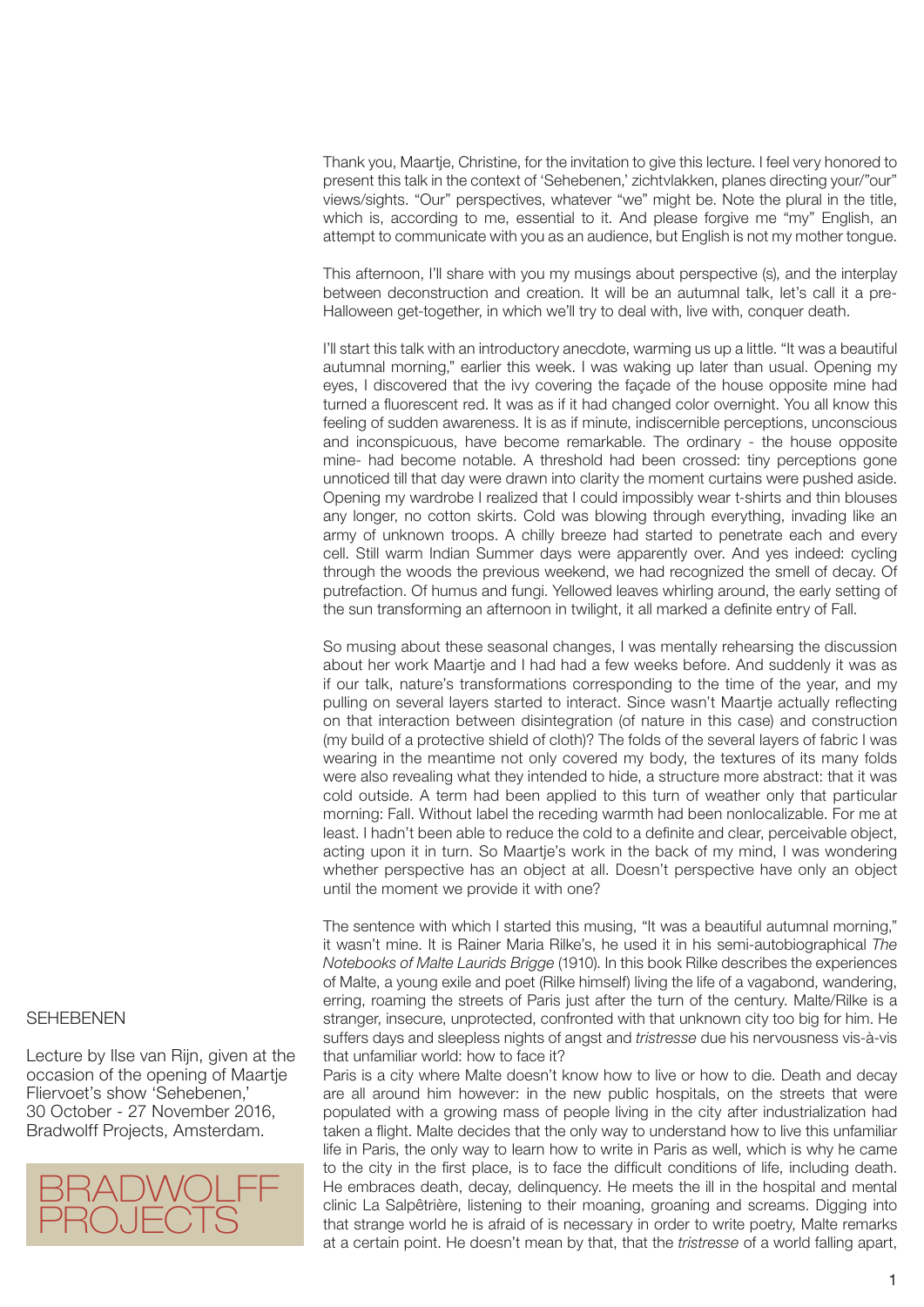publicly showing its wounds, should literally be translated into poetry. Malte's, i.e Rilke's poetical strategy rather implies that confronting life and death in Paris, the poet comes into closer contact with himself. The world's deconstruction allows Malte/Rilke to stay true to himself: to face, death, silence, the void within himself. It is from the experience of this inner silence that poetry can surge.

Drawn against the background of the autumnal streets of Paris smelling of death, Rilke formulates his poetics, which then springs from the double bind of life and death. One of the elements on which Rilke's poetic ideas are projected is a death mask. The death mask is hanging next to the door of the caster young Malte is visiting every day. Malte/ Rilke is confronted with, "The face of the young one who drowned, which someone copied in the morgue because it was beautiful, because it was still smiling, because its smile was so deceptive - as though it knew" (57). The mask is known as "The Unknown Girl From the Seine," and the intriguing thing about it, is that it smiles. Did the girl face death happily, as her heavenly expression suggests? Is it this euphoric death Rilke embraces in the mask, he who turned death into fertile, creative ground? It is precisely this mask, the images of the mask, and the writings about the mask (by Rilke and also French philosopher Maurice Blanchot), Maartje took as a starting point for the work that is here on show.

Like in Rilke's views on poetry, movements of construction and deconstruction make up Maartjes work, as I said before. Maartje's installations build on traces of what has been, on specters of the longer or less long, but often *forgotten* pasts, questioning *what* actually make up these stories, and *why* they have been ignored. Her works spring from what has been obliterated, often demolished, deconstructing and inverting the layers that build the objects and their historical accounts. Maartje's work continues where Seth Siegelaub's famous remarks relating to the art of the 1960s stopped. Regarding Conceptual Art Siegelaub noticed that what was conceived of as *secondary information* in relation to more traditional art forms (painting, sculpture), had turned into *primary information* in relation to Conceptual Art. Swopping foreground and background, documentation as well could become the work, consequently. Maartje's installations enhance the document's altered position, concentrating on the *material*  of which it is conceived, *reworking* the documentation, that is. Documentation has literally been used, overwriting it giving it an alternative context. This is the reason the manuscript of *L'arrêt de mort* (death sentence, 1948) of Maurice Blanchot, that other writer writing about the death mask and the traces of death, could figure on the frontside of the invitation for this exhibition. Blanchot's manuscript has been transformed from source into an actual work.

Let's go a step further into what the dynamics of construction/deconstruction in Maartje's work could entail.

So both Blanchot and Rilke are intrigued by the mask of "The Unknown Girl from the Seine." This is Blanchot. She is, he says about the death mask, an adolescent with closed eyes. And he continues: "but alive with such a fine, blissful (but veiled) smile, that one might have thought she had drowned in an instant of extreme happiness. So unlike his own works, the mask of the unknown girl had seduced Giacometti to such a point that he looked for a young woman who might have been willing to undergo anew the test of that felicity in death." The fragment figures in an essay "une voix venue d'ailleurs" (*A voice from elsewhere* 2002), a year before Blanchot passed away. In it he refers to the years after the Second World War. Rilke, however, writes in 1910, just before the First World War. Both writers are preoccupied by the death (and the death mask), but their deaths are given other faces. They are examined in different contexts, perceived from other perspectives, that is.



As of Rilke, next to the endless images of death and life, of transience, mortality and the ephemeral quality of life - interspersed with poetical remarks, with comments on the art of writing poetry, that is - images of the city stand out. And especially descriptions of walls. Walls demarcate the routes Malte is walking, they mark and stabilize his